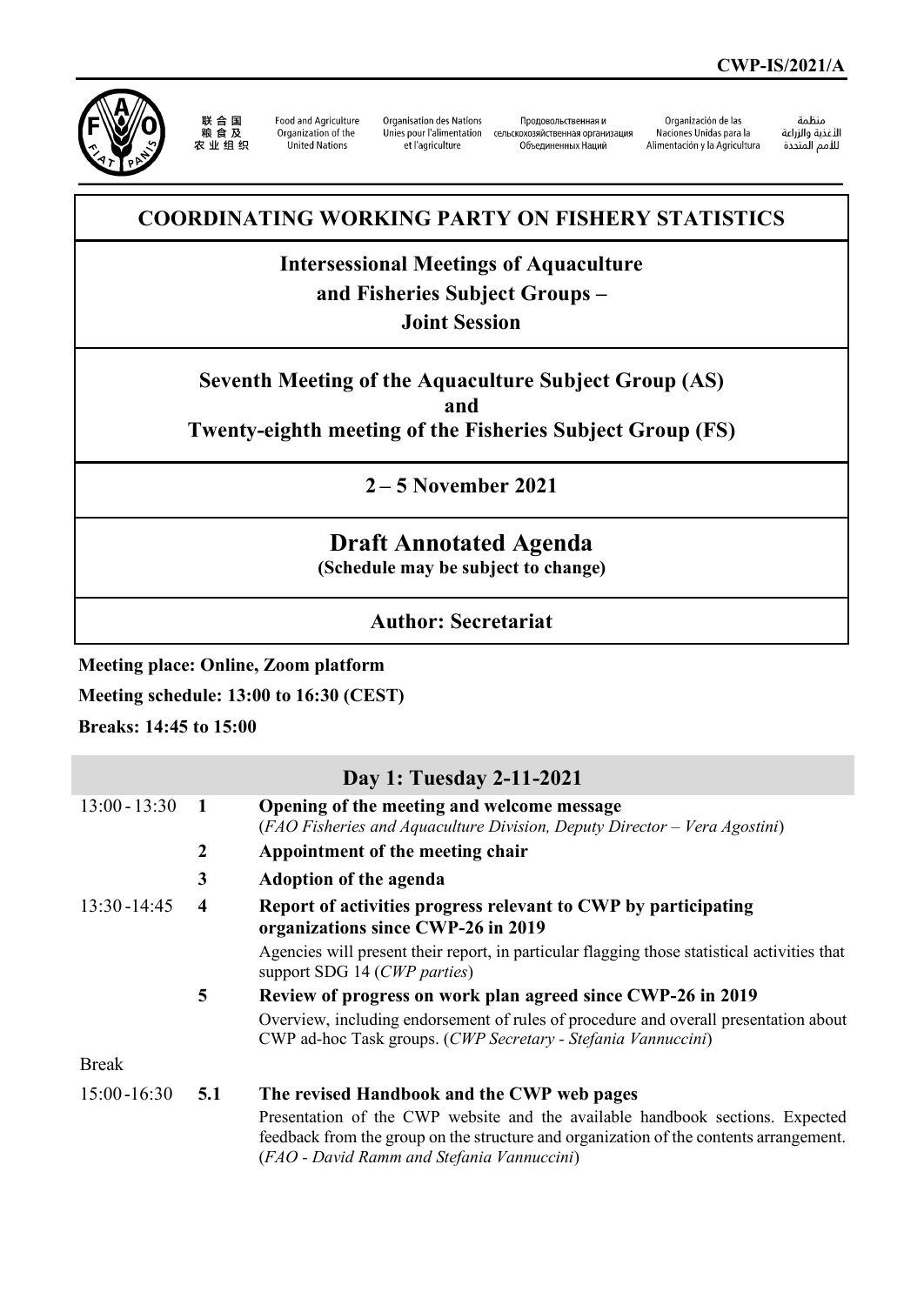|                            | 5.2   | Progress report of the CWP ad-hoc Task Group on "catch concepts"<br>(TG-catch)<br>The Task Group endeavors will be presented and a detailed discussion will take place<br>to receive feedback (FAO - James Geehan)                                                                                                                                                                                                                                                                                                                                                                                          |  |  |
|----------------------------|-------|-------------------------------------------------------------------------------------------------------------------------------------------------------------------------------------------------------------------------------------------------------------------------------------------------------------------------------------------------------------------------------------------------------------------------------------------------------------------------------------------------------------------------------------------------------------------------------------------------------------|--|--|
| Day 2: Wednesday 3-11-2021 |       |                                                                                                                                                                                                                                                                                                                                                                                                                                                                                                                                                                                                             |  |  |
| $13:00 - 14:45$            | 5.3   | Progress report of the CWP ad-hoc Task Group on "fishing effort<br>concepts" (TG-effort)                                                                                                                                                                                                                                                                                                                                                                                                                                                                                                                    |  |  |
|                            |       | An overview of the Task Group endeavors will be presented and a detailed discussion<br>will take place to receive feedback (FAO - Nancie Cummings and David Ramm)                                                                                                                                                                                                                                                                                                                                                                                                                                           |  |  |
| <b>Break</b>               |       |                                                                                                                                                                                                                                                                                                                                                                                                                                                                                                                                                                                                             |  |  |
| $15:00 - 16:30$            | 5.4   | Progress report of the CWP ad-hoc Task Group on "Reference<br>harmonization for capture fisheries and aquaculture statistics" (TG-RH2)                                                                                                                                                                                                                                                                                                                                                                                                                                                                      |  |  |
|                            |       | An overview of the Task Group endeavors will be presented and a feedback is sought<br>from CWP parties (FAO - Aymen Charef and Emmanuel Blondel)                                                                                                                                                                                                                                                                                                                                                                                                                                                            |  |  |
| Day 3: Thursday 4-11-2021  |       |                                                                                                                                                                                                                                                                                                                                                                                                                                                                                                                                                                                                             |  |  |
| $13:00 - 13:30$            | 5.4   | Progress report of the CWP ad-hoc Task Group on "Reference<br>harmonization for capture fisheries and aquaculture statistics" (TG-RH2)<br>(cont.) (FAO - Aymen Charef and Emmanuel Blondel)                                                                                                                                                                                                                                                                                                                                                                                                                 |  |  |
| $13:30 - 14:45$            | 5.5   | Progress report of the CWP ad-hoc Task Group on best practices for<br>streamlining statistical data workflow (FAO - Stefania Savoré and Pierre<br>Maudoux)                                                                                                                                                                                                                                                                                                                                                                                                                                                  |  |  |
|                            | 5.5.1 | Report on the outcomes of the ad-hoc questionnaire on 'Approach to data<br>workflow' and discussion of results<br>Identification of issues and constraints in the reporting mechanism.                                                                                                                                                                                                                                                                                                                                                                                                                      |  |  |
|                            | 5.5.2 | Review of the initiatives for streamlining statistical data workflow presented at<br><b>CWP-26</b> Towards an agreement on actions proposed to minimize discrepancies and<br>replications in statistical data and reduce the overall data reporting burden on member<br>countries, and a preliminary discussion on best practice guidelines for statistical data<br>workflow, and data sharing agreements between CWP parties or between CWP parties<br>and member countries. Tentative discussion on nomination of focal points for<br>improvement of collaboration and data exchange between CWP parties. |  |  |
|                            | 5.5.3 | Review of the initiatives for data confidentiality presented and CWP 26<br>Towards an agreement on requirements proposed, and a preliminary discussion on the<br>development of best practice guidelines for the implementation of statistical data<br>confidentiality requirement.                                                                                                                                                                                                                                                                                                                         |  |  |
| <b>Break</b>               |       |                                                                                                                                                                                                                                                                                                                                                                                                                                                                                                                                                                                                             |  |  |
| $15:00 - 16:30$            | 5.6   | Progress report of the CWP ad-hoc Task Group on Aquaculture<br>Review of progress of CWP-AS activities since CWP-26 and presentation of the<br>aquaculture section in the revised handbook.<br>(FAO - Fabio Massa, Davide Fezzardi and Fabrizio Caruso)                                                                                                                                                                                                                                                                                                                                                     |  |  |
|                            | 5.6.1 | Report on the review and improvement made by the ad-hoc TG on the<br>document drafted by CWP-AS in 2013 and including the further suggestions<br>made by the CWP intersessional meetings.                                                                                                                                                                                                                                                                                                                                                                                                                   |  |  |